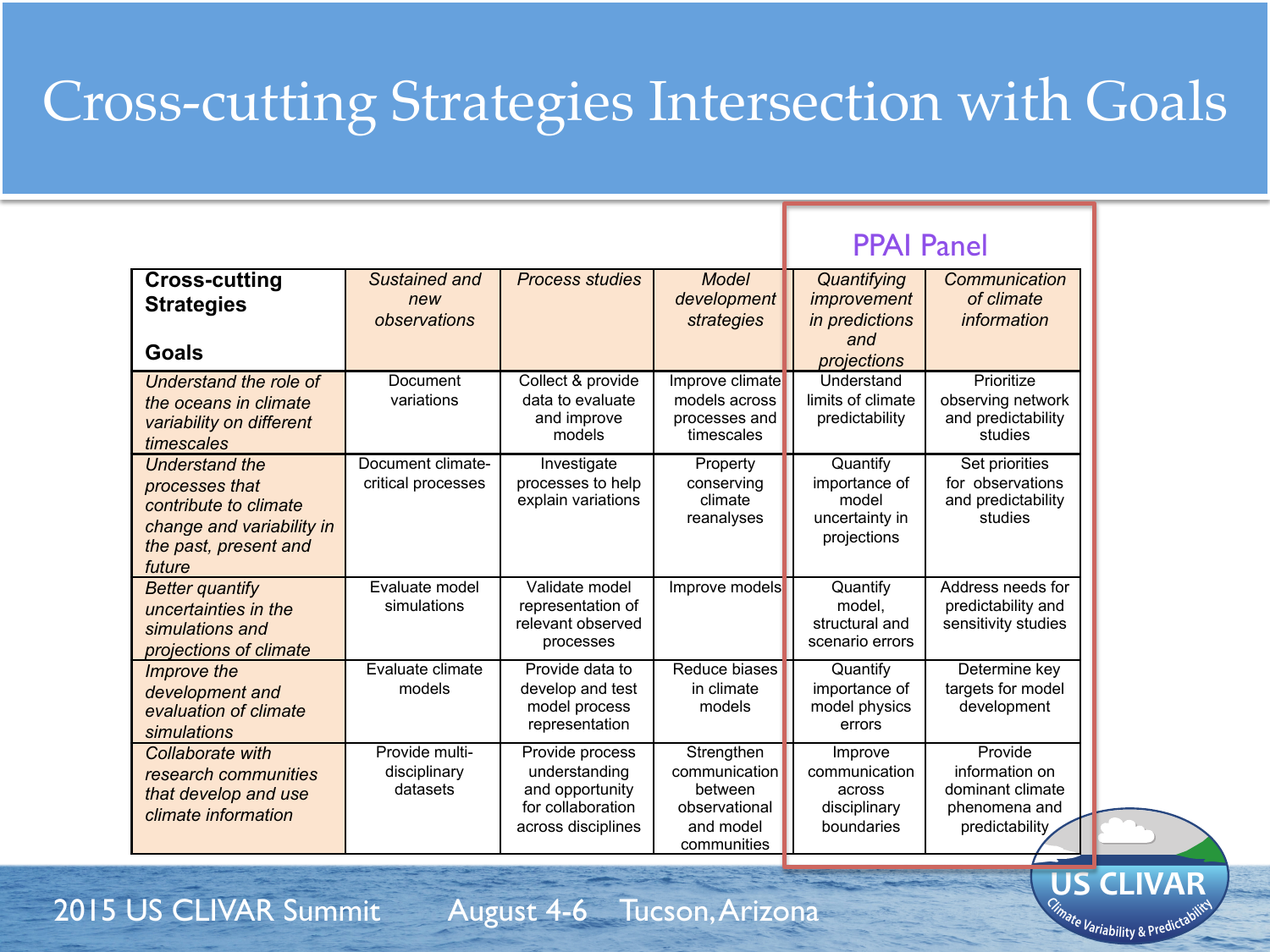### Session 1: Systems Sensitive to Decadal Variations

#### Panel feedback on and consideration of action items for:

- **Identify and prioritize strategies that aid in "Quantifying improvements in predictions" [Cross Cutting Strategy 4 (CCS4)] and "Communication of Climate Information" [CCS5] through the** *Assessment of Decadal Sensitivity of Coupled Natural/Human Systems*
	- **In many disciplines a standard use of climate information is to take previously-determined climate "modes" of variability and test their impacts on a given system; in this regard the climate system is a black box that generates patterns to be used as input for system sensitivity tests**
	- **Predictability studies in climate science often focus on patterns inherent within the physical system, with little regard as to their impacts; in this case, the impacts—i.e. changes in the mean state of an affected system—are not treated as a variation of the climate itself in the same way that changes in temperature or precipitation are**
	- end approach where neither the climate predictability problem nor the **systems sensitivity problem is treated in isolation** – **We suggest that climate impact assessment will be improved with an end-to-**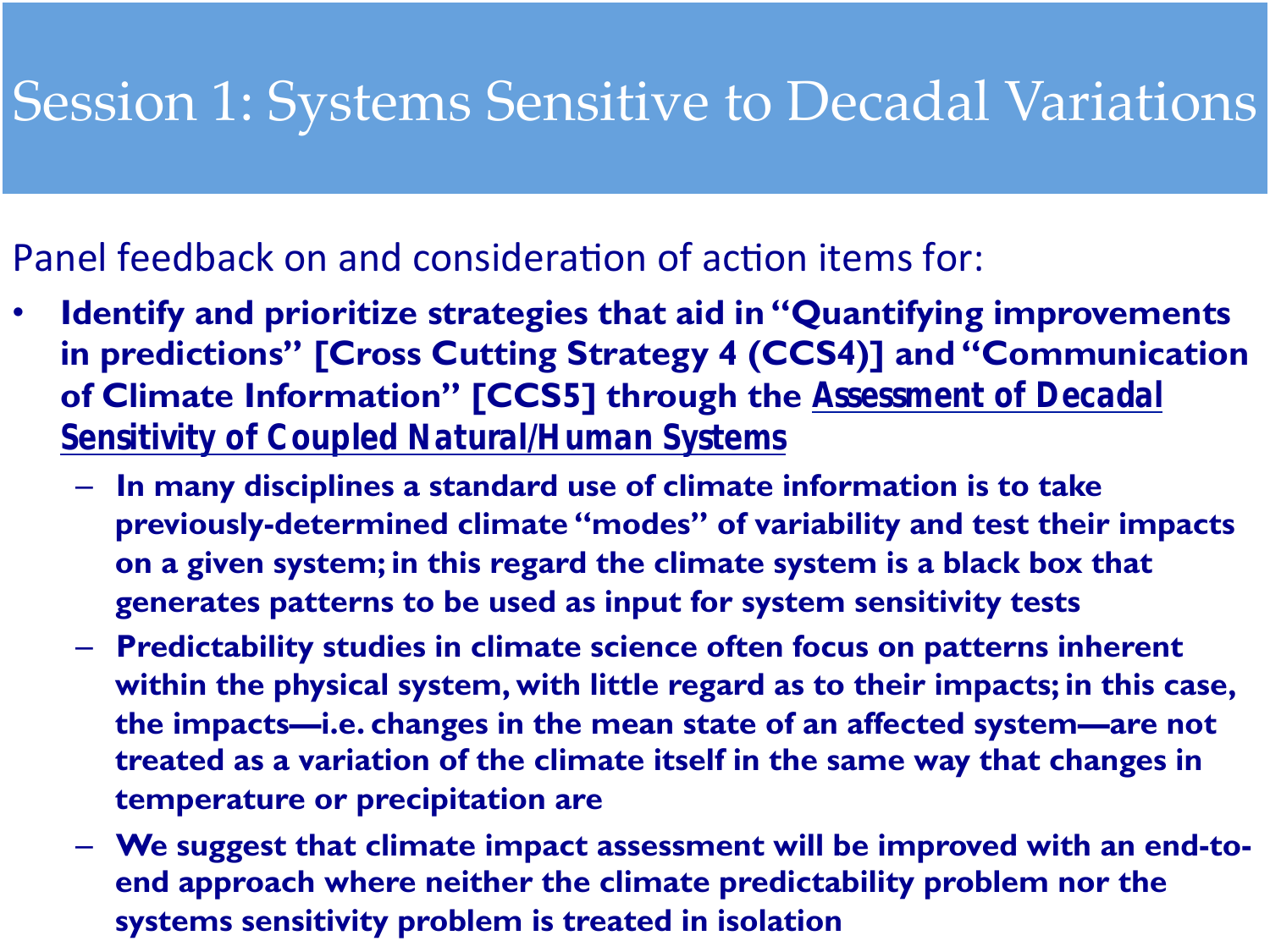### Session 1: Systems Sensitive to Decadal Variations

### Panel feedback on and consideration of action items for:

- **Identify and prioritize strategies that aid in "Quantifying improvements in predictions" [Cross Cutting Strategy 4 (CCS4)] and "Communication of Climate Information" [CCS5] through the** *Assessment of Decadal Sensitivity of Coupled Natural/Human Systems*
- **The main goals of these strategies are the following** 
	- **Determine what climate impacts on natural and human systems are most sensitive to decadal scale variability**
	- **Identify, evaluate and develop improved climate-prediction metrics (including those related to probabilities/uncertainties) for applications-based use**
	- **Provide/solicit guidance on methods to assess conditional skill of decadal climate-impact predictions and the release, dissemination, and use of "outlooks of opportunity"**
- **P** die pos **listed here listed here listed n** • **We will start by providing insights on some** *aspects* **of these issues. However, we are tasked principally with developing strategies and "implementation approaches" (i.e. tactics) for achieving the goals**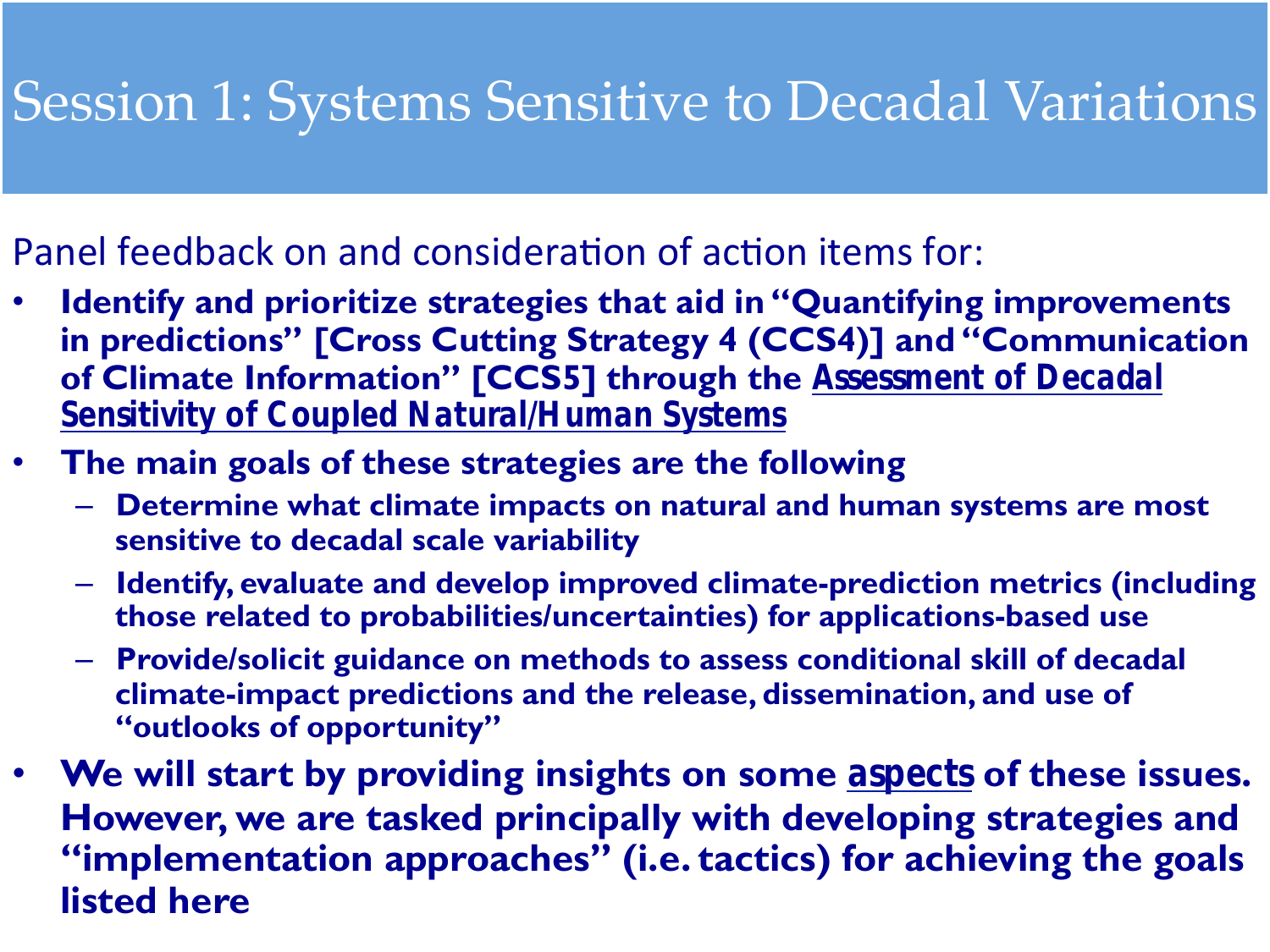## Implementation Approaches

#### Panel and cross-panel feedback on and consideration of action items for:

- **Working Groups** 
	- New WGs starting in 2015; no new WGs in 2014
- **Science Teams** 
	- Additional Science Team recommendations for IAG consideration?
- **Climate/Application Process Teams** 
	- New CPTs possibly to be solicited in 2014
- **Science Meetings/Workshops**
- **Agency-supported Research Calls** to implement coordinated observation and data projects; field campaign and process research; modeling, prediction and applications projects
- Opportunities for **Students, Postdocs, and Early-career Scientists**
- 2016 USA COMMONADOR REMONSO, COMMONADORES (CARDINAL) • Wiki and Collaboration websites; Collaboratories; Other???